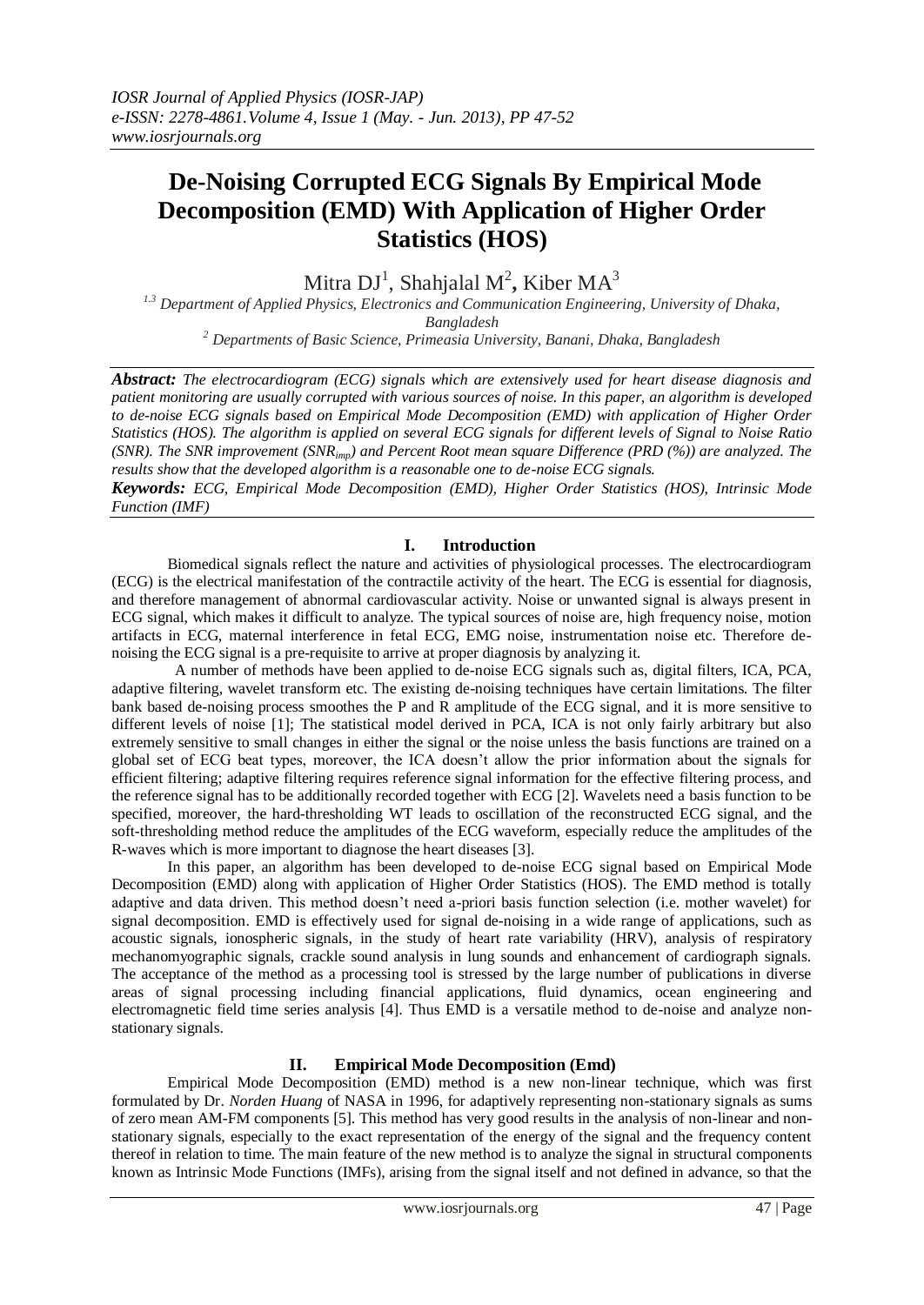analysis can be considered not as a-priori, but instead a-posteriori. The final result is the ability to display the spectrum of the signal in function of time, much more accurately than the traditional methods. An Intrinsic Mode Function (IMF) represents the oscillating mode embedded in the original data. IMF is a function that satisfies the following two conditions:

1. The total number of local extrema and the number of zero crossings should be equal to each other or differ by at most 1.

2. At any point the mean of upper and lower envelopes respectively defined by local maxima and the local minima should be zero.

## **2.1 Sifting Process: Extraction of IMF by EMD**

The algorithm is as following [5]:

Step 1: For a signal  $x(t)$ , create upper envelope  $E_{max}(t)$  by local maxima and lower envelope  $E_{min}(t)$  by local minima by using cubic splines interpolation.

Step 2: Calculate the mean of the upper and lower envelope:

 $m_1 = \frac{E_{max}(t) + E_{min}(t)}{2}$ 2 (1)

Step 3: Subtract the mean from original data:

 $h_1(t) = x(t) - m_1$ 

Step 4: Verify that  $h_l(t)$  satisfies conditions for IMFs. If not, repeat steps 1-4 and the new balance emerges as:  $h_{11}(t) = h_1(t) - m_{11}(t)$  (3)

Where,  $m_{11}(t)$  is the mean value of the envelopes defined by the extremes of  $h_1(t)$ .

 $(2)$ 

Step 5: Get first IMF (after k iterations):

 $h_{1k}(t) = h_{1(k-1)}(t) - m_{1k}(t)$  (4)

Where, *k* is the number of repetitions until the first IMF,  $h_{1k}(t) = IMF_1$ , occurs.

Step 6: Calculate first residue:  $r_1(t) = x(t) - h_{1k}$ 

Step 7: Repeat whole algorithm with  $r_1(t)$ ,  $r_2(t)$ …. until residue is monotonic function.

 $(5)$ 

Step 8: After *n* iterations  $x(t)$  is decomposed according to equation,

 $x(t) = \sum_{i=1}^{n} IMF_i + r_n$ (6)

### **Higher Order Statistics (HOS)**

The use of higher-order statistics provides insight into signals which is not always available at lower orders. Additionally, Gaussian-distributed signals have the interesting characteristic of disappearing at higher orders. Because so much of the noise and interference environment is Gaussian-distributed, higher order statistics thus offer the promise of a useful method of noise reduction [6]. ECG signal is easily contaminated by different sources of noises, as mentioned previously. Different noise sources can be approximated by a white Gaussian noise source [7]. So, after EMD is used to decompose the ECG signal into its IMF, higher order statistics is a good choice to remove any Gaussian scales from the signal. In this paper, Kurtosis and Bispectrum of every IMF are used as HOS parameters to check the Gaussianity, which is then followed by Bootstrap technique.

 In probability theory and statistics Kurtosis is any measure of the peakedness of the probability distribution of a real-valued random variable. Kurtosis is defined as the normalized version of the fourth order Cumulant. Assuming a zero mean signal, the normalized Kurtosis is expressed as:

$$
K_4 = \frac{E\{x(t)^4\}}{\{E[x(t)^2]\}^2} - 3 = N \frac{\sum_{n=1}^{N} x(n)^4}{\left(\sum_{n=1}^{N} x(n)^2\right)^2} - 3 \tag{7}
$$

Where N is the number of signal samples, and  $n=1, 2, \ldots N$ And, a Kurtosis estimator can take values as:

$$
|K_4| \le \frac{\sqrt{\frac{24}{N}}}{\sqrt{1-a}}\tag{8}
$$

Where *a* is as authorized confidence percentage value, with a numerically estimated optimum equal to 90%. However, even though the Kurtosis of a Gaussian signal is restricted by equation (8), in fact Kurtosis estimation may still be invalid, especially when the samples of the signal are not numerous enough to ensure convergence. In these cases, the solution comes in the form of bootstrap technique.

 Bootstrap is a statistical method to increase the accuracy of the estimator, and it is very effective in cases when the available signal samples are limited. Bootstrap does exactly what a scientist do in practice if it's possible: it repeats the experiment many times. Bootstrap randomly reassigns the observations, re-computes the estimates many times and treats these reassignments as repeated experiments [8].

 In this study Bootstrap is used to evaluate the Kurtosis of each of the signal IMFs right after EMD. The number of the IMF samples reassignments is limited to 1000 for computational load purposes. The Bootstrap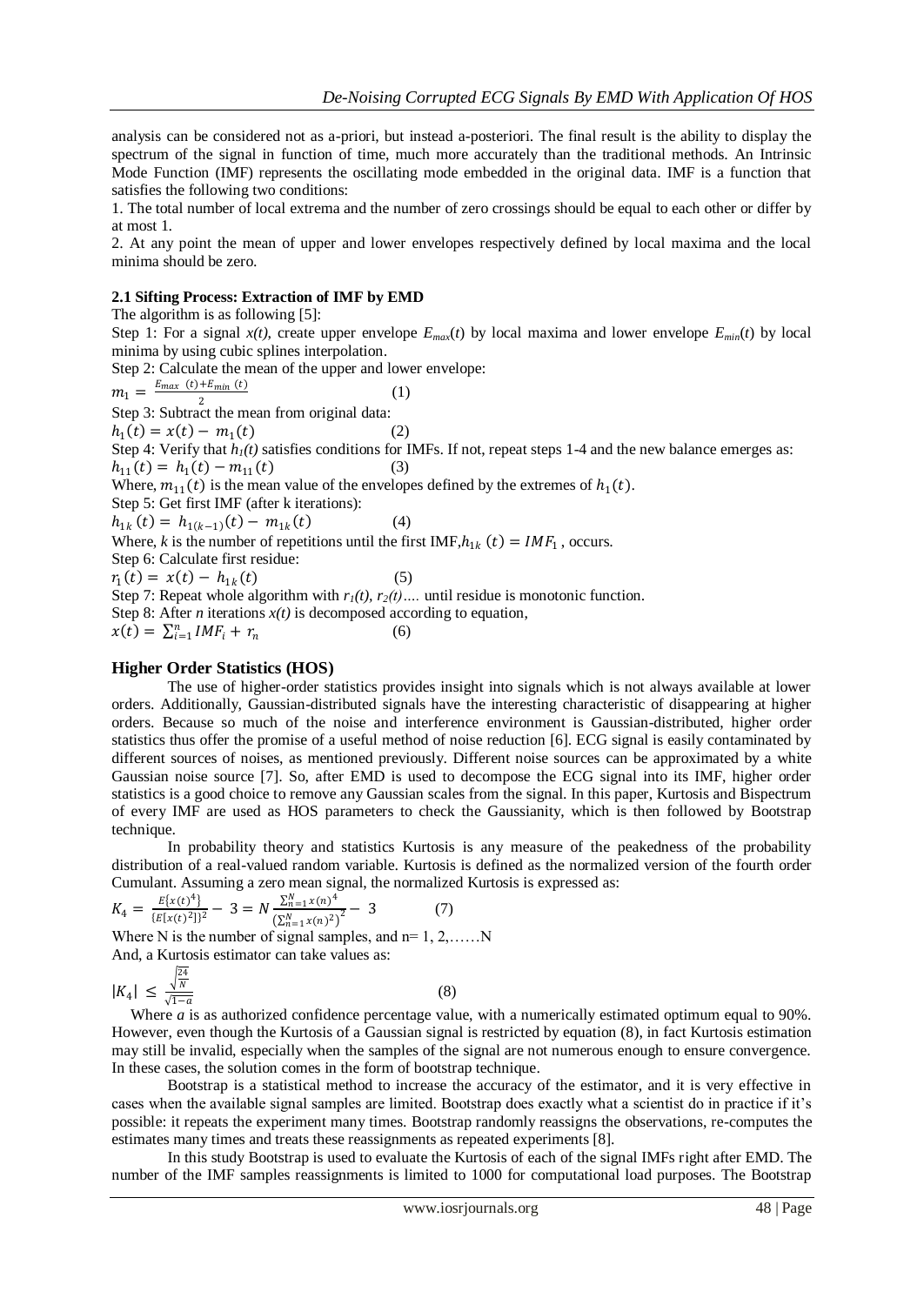algorithm gives a maximum and minimum Kurtosis estimation of the Kurtosis value for each of the signal IMFs, which in turn is compared with the theoretical Kurtosis limit as it is calculated by equation  $(8)$ .

 Signal Bispectrum is another candidate to test Gaussianity. The Bispectrum is defined as the third order Spectrum of the signal and is calculated either as the Fourier transform of its third order Cumulant, or as the triple product of its Fourier coefficients, [9]. That is:

 $B_2^x(\omega_1, \omega_2) = E\{X(\omega_1)X(\omega_2) X^*(\omega_1 + \omega_2)\} = m_3 X(\omega_1)X(\omega_2) X^*(\omega_1 + \omega_2)$ ) (9) Where,  $|\omega_1| \leq \pi$ ,  $|\omega_1| \leq \pi$ ,  $|\omega_1 + \omega_2| \leq \pi$ ,

 $X(\omega)$  is the Fourier transform of the signal  $x(n)$ , and,  $m_3$  is the third order moment.

 The Bispectrum of a Gaussian process is zero. However, there exist statistical processes where the Bispectrum is zero despite deviating from Gaussianity. In other words a non Gaussian signal may admit zero Bispectrum, but if a signal is Gaussian its Bispectrum has to be equal to zero. To this end, using the Bispectrum criterion to ensure Gaussianity after the signal is classified as Gaussian by the Kurtosis test, appears to be a good choice. Although the computational cost increases by using two Gaussianity estimators, by doing this it can be ensured that the IMF under examination can be safely classified as Gaussian and excluded from the signal reconstruction process. After the Gaussianity is checked thresholding rule is applied on the non-Gaussian IMFs. The threshold is a modified version of the universal threshold proposed by *Dohono* [1], expressed as:

$$
T = c\sqrt{V_i \ 2 \ln[\mathcal{C}N]} \tag{10}
$$

Where,  $V_i$  is the noise variance estimated by the noise model for the i-th IMF, (i $\geq$ 2), N is the number of signal samples, and c is a constant experimentally found to take values 1 to 0.7 depending of the type of signal.

 The assumption also that the total noise energy is captured by the first IMF is not valid in the general case, therefore the noise variance for the first IMF is estimated using a better estimator as:

$$
V_1 = \left(\frac{median \ | IMF_1|}{0.6745}\right)^2 \tag{11}
$$

 An alternative approach for the noise variance estimator is where the absolute median deviation of the first IMF is taken into account as:

$$
V_1 = \left(\frac{median \ (|IMF_1 - median \ (IMF_1) |)}{0.6745}\right)^2 \tag{12}
$$

 A series of simulations concluded that the second of these two versions of noise variance estimator, performs better for all types of signals.

 Then the variance of each of the IMFs can be parameterized as a function of the first IMF variance as:  $V_i = \frac{V_1}{R_1}$  $\frac{V_1}{\beta_H} \rho_H^{-2(1-H)k}, k \ge 2$  (13)

Where,  $\beta_H$  is experimentally estimated in for three values of the Hurst exponent as (H=0.2,  $\beta_H$ =0.487), H=0.5, β<sub>H</sub>=0.719, (H=0.8, β<sub>H</sub>=1.025), and,  $k \ge 2$  and  $ρ$ <sub>H</sub>  $\approx 2$ .

 Having now determined the thresholds for each IMF, the de-noising method would necessitate zeroing the portion of the IMF which is below the threshold. However, the IMF nature requires setting to zero the IMF portion between two adjacent zero crossings, when the absolute maximum of the IMF in this interval is below the predefined threshold. This fact is based on the assumption that if the extrema which lies inside two adjacent zero crossings interval exceeds the threshold, the interval is signal dominant; otherwise it is noise dominant [10].

The thresholding operation for the EMD case and for every two successive zero crossings interval,  $z_i^j$  =  $[z_i^j, z_i^{j+1}]$ , the hard-thresholding can be expressed as:

$$
\tilde{z}_i^j = \begin{cases}\n z_i^j, & |r_i^j| > T_i \\
0, & |r_i^j| \le T_i\n\end{cases}\n\tag{14}
$$

Where,  $\tilde{z}_i^j$  $\mu_i^j$  denotes the thresholding interval, *i* is the IMF order index,  $r_i^j$  is the *j*<sup>th</sup> extrema of the *i*<sup>th</sup> IMF, and j  $= 1, 2, \ldots, (M_i - 1)$ , with  $M_i$  being the number of the zero-crossings of the  $i<sup>th</sup>$  IMF.

For the soft-thresholding cases  $\tilde{z}_i^j$  $i$  is given as:

$$
\tilde{z}_i^j = \begin{cases} z_i^j & \left| \frac{r_i^j - r_i}{r_i^j}, \left| r_i^j \right| > T_i \\ 0, & \left| r_i^j \right| \le T_i \end{cases} \tag{15}
$$

 The thresholded IMF is formed by concatenating the thresholded intervals as:  $\widetilde{IMF_i} = [\tilde{z}_i^1, \tilde{z}_i^2, \tilde{z}_i^3, \qquad \tilde{z}_i^j$ i j  $(16)$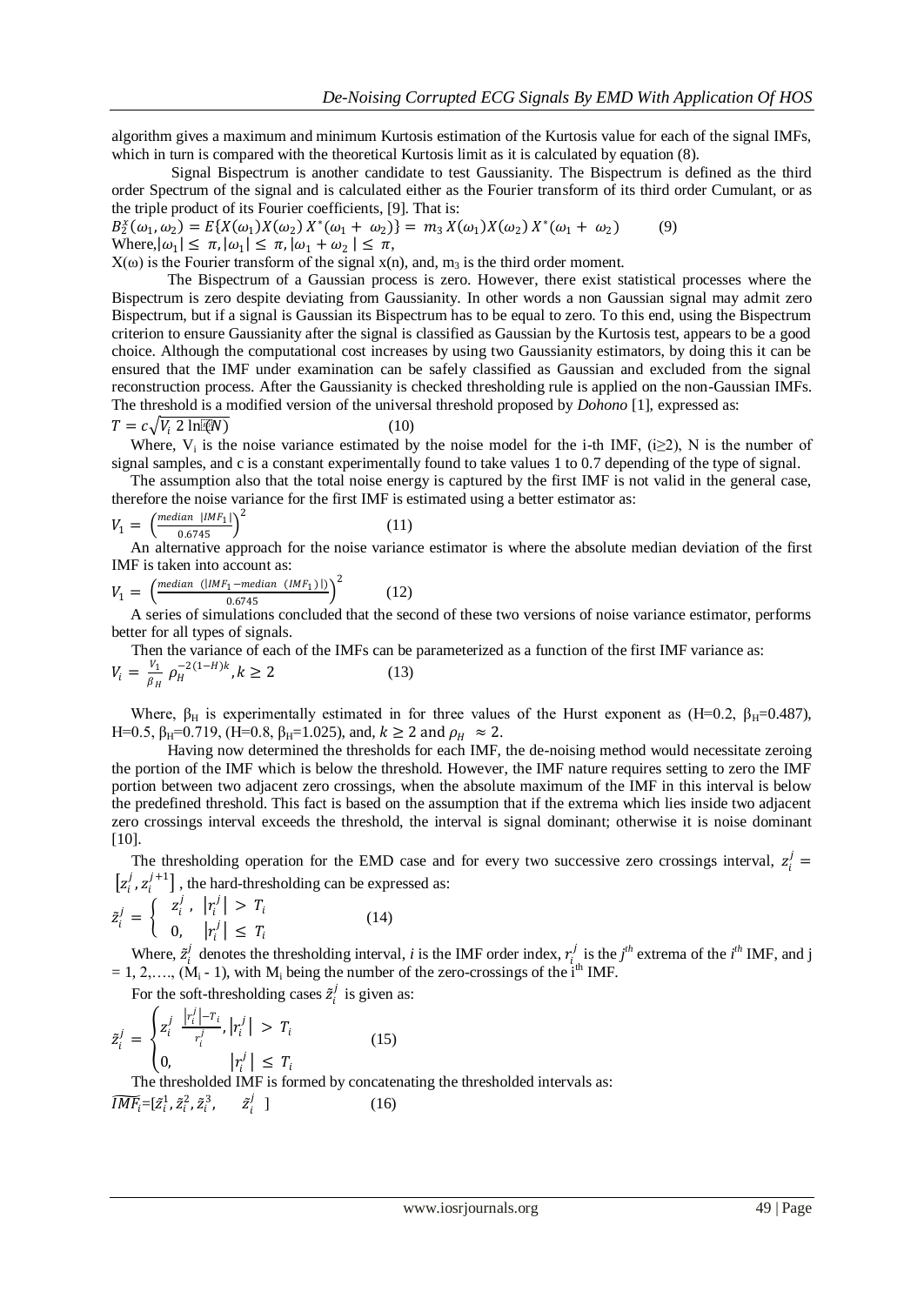# **III. Proposed Algorithm to De-Noise ECG Signal**

The main objects to suppress noise from an ECG signal are,

(a) Improving the signal to noise ratio (SNR), in order to unambiguously distinguish the characteristics of the signal.

(b) Non-alteration of the original waveform shape and especially that of the complex QRS, preventing deformation waves P and T, as well as maintaining proper ST area, so as maintain visibility of signal T.

Regarding these facts, the steps to de-noise ECG signal are as following,

Step 1: Empirical Mode Decomposition (EMD) of the ECG signal

Step 2: Delineation and separation of QRS complex

Step 3: Preservation of the QRS complex by using proper window

Step 4: Suppression of noise from intermediate portions of QRS complexes

Step 5: Checking Gaussianity of IMFs by higher order statistics (HOS)

Step 6: Thresholding the non-Gaussian IMFs and reconstruction of the ECG signal

## **IV. Implementation of The Algorithm**

The developed algorithm is applied on ECG signals, which were taken from the Department of Biomedical Physics and Technology, University of Dhaka. To observe the versatility of the technique the algorithm is implemented on ECG signals of all 12 leads, and for different levels of input SNR. Fig. 1 and 2 show an uncorrupted signal and corrupted noisy signal. The noisy signal is decomposed into IMFs, which is shown in Fig. 3.

 The basic principle of de-noising by EMD is to represent the de-noised signal with a partial sum of the IMFs. Although various approaches have been proposed to identify whether a specific IMF contains useful information or noise, their performances are not satisfactory when directly applied to the problem of ECG denoising, as discussed next.

 Examining the IMFs in Fig 3, it's easy to find that the IMF1 contains almost nothing but high frequency noise, and that the rest IMFs can be considered to mainly contain useful information about the ECG components, except the IMF2 which contains both high frequency noise and components of the QRS complex. Here comes the dilemma. If the IMF1 is simply discarded as noise, the output will still consist of considerable noise as illustrated in Fig. 4(a). If the IMF2 is removed together, the resultant ECG will have the R waves heavily distorted as shown in Fig. 4(b). Therefore, neither result is satisfactory.

 The rate of information change in the QRS complex is very high compared to that of the other parts of an ECG signal. An analysis of the EMD on clean and noisy ECG indicates that the QRS information is mainly embedded in the first three high frequency IMFs. As a consequence, in a noisy case, a desirable approach to de-noise the corrupted ECG signal *y*[*n*] in the EMD domain would be to filter out the noisy parts of the first three IMFs without discarding the IMFs completely thus preserving the QRS complex. Now, adding first three IMFs:  $d[n] = IMF1 + IMF2 + IMF3$  is obtained from the corresponding ECG signal. Fig. 5 presents the original uncorrupted and noisy ECG signals and the respective plots of  $d[n]$  in each case. It is revealed from this figure that the oscillatory pattern of the QRS complex, and that of the *d*[*n*] in the QRS complex region are highly similar to each other. So, QRS complex portion is the least affected part of ECG by noise.

So, the algorithm to delineate QRS complex is,

Step 1: Identify the fiducial points, which is the peaks of the R-wave

Step 2: Sum the first three IMFs to obtain *d[n]*

Step 3: Find the two nearest local minima on both sides of the fiducial point

Step 4: Detect the two closest zero-crossing points on the left-hand side of the left minimum and on the righthand side of the right minimum. These two points are identified as boundaries of the QRS complex. Next, a window function is designed to preserve the QRS complex. The window function is a time domain window applied to the sum of the first three IMFs, *d[n]*. A general design guideline for the QRS preserving window function is that it should be flat over the duration of the QRS complex and decay gradually to zero so that a smooth transition introduces minimal distortion. In this work, Tukey window is used. Fig. 6 shows the signal *d[n]* after windowing operation.

 Then the noise in the intermediate portions is suppressed by Savitzky-Golay(S-G) filter. S-G filter is used because of its good reported processing of White Gaussian noise. Now, the Gaussianity of the IMFs is checked according to HOS parameters discussed in section 4. The result of application of HOS is shown in Fig. 7. IMF 4 and 5 pass both the test of Gaussianity and therefore discarded. The non-Gaussian IMFs of index higher than 3 are then Thresholded according to the rules discussed in section 3.

 The thresholded non-Gaussian IMFs of index higher than 3 are added with the filtered signal to reconstruct the ECG signals.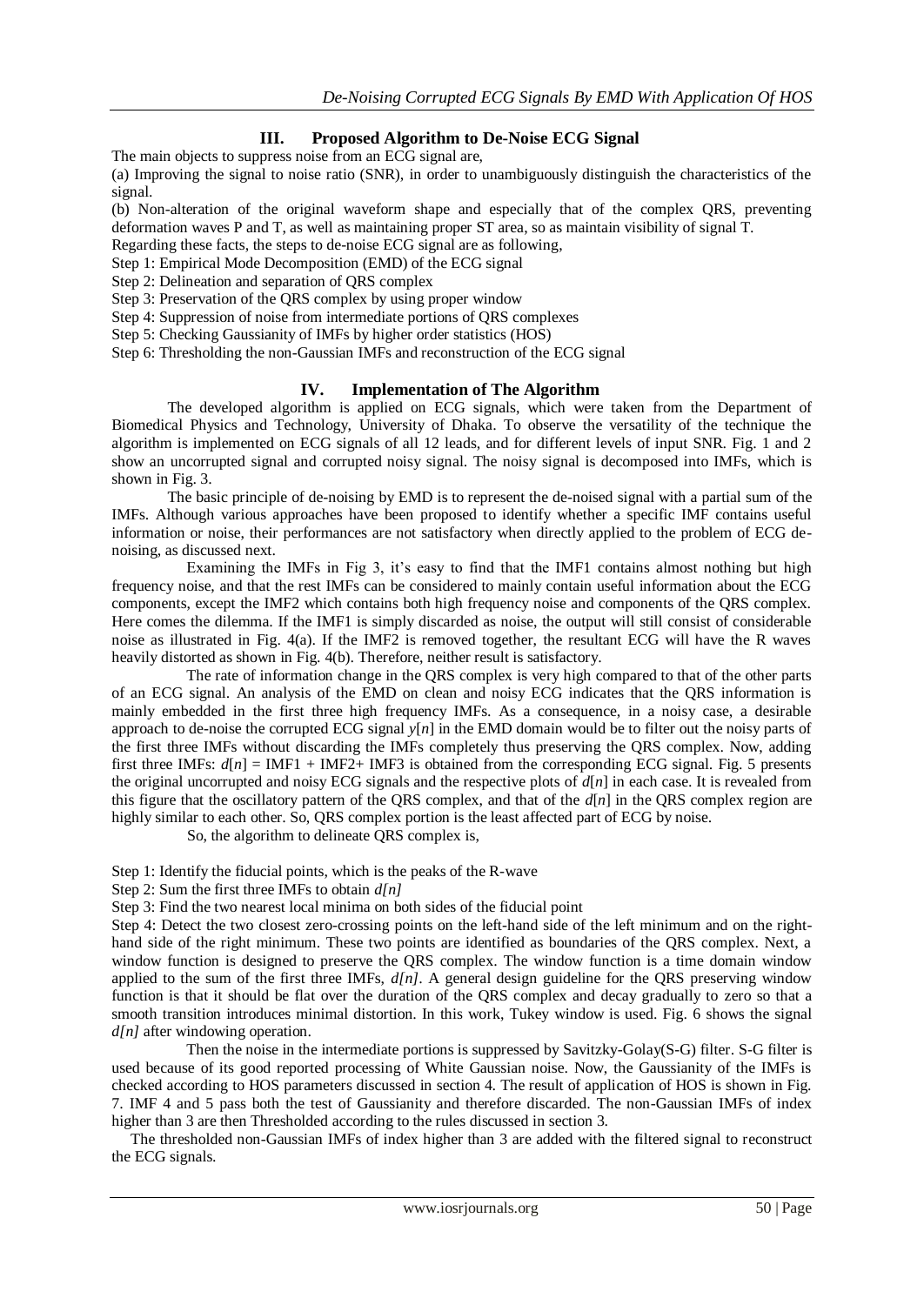#### **V. Result and Discussion**

The performance measures are as following:

(a) Improvement in Signal to Noise Ratio,  $SNR_{imp} = 10 \log_{10} \frac{\sum_{n=1}^{N} |y[n] - x[n]|^2}{\sum_{n=1}^{N} |\hat{x}[n] - x[n]|^2}$ 

Where, *x[n]* denotes the original ECG signal,

*y[n]* denotes the noisy ECG signal, and

 $\hat{\mathbf{x}}[n]$  denotes the reconstructed de-noised ECG signal

(b) Percent Root Mean Square Difference,  $PRD = \sqrt{\frac{\sum_{n=1}^{N} (\hat{z}[n] - x[n])^2}{\sum_{n=1}^{N} x^2[n]}} \times 100$ 

 The mean values of the measures for different values of input SNR, for both soft and hard-thresholding definition for all 12 leads are shown in the table.

 The results show that the output SNR of the ECG signals is reasonably improved by de-noising by implementing the developed algorithm. The PRD is also decreased to a satisfactory value, which reveals the applicability of the algorithm in real-world environment.

#### **VI. Conclusion**

EMD is a very effective method to decompose non-stationary signals. However, when it comes to denoise ECG signal, direct de-noising can't be done because it degrades the quality of the signal. In this paper, an algorithm is developed to de-noise ECG signal using EMD along with HOS. The algorithm has been proved to be quite good-performing. It is required to implement the algorithms for signals in noisy environment of the real world. If the developed algorithm can de-noise the noisy signals successfully enough, then the algorithm can be used in micro-controller chips to use the technique in ECG recorder machines through integrated circuits (ICs).

#### **8. Figures and Table**





**Fig 3: Noisy Signal Decomposed Into Imfs**



**Fig. 4: direct ECG de-noising (a) removing IMF1 (b) removing IMF1 and IMF2**